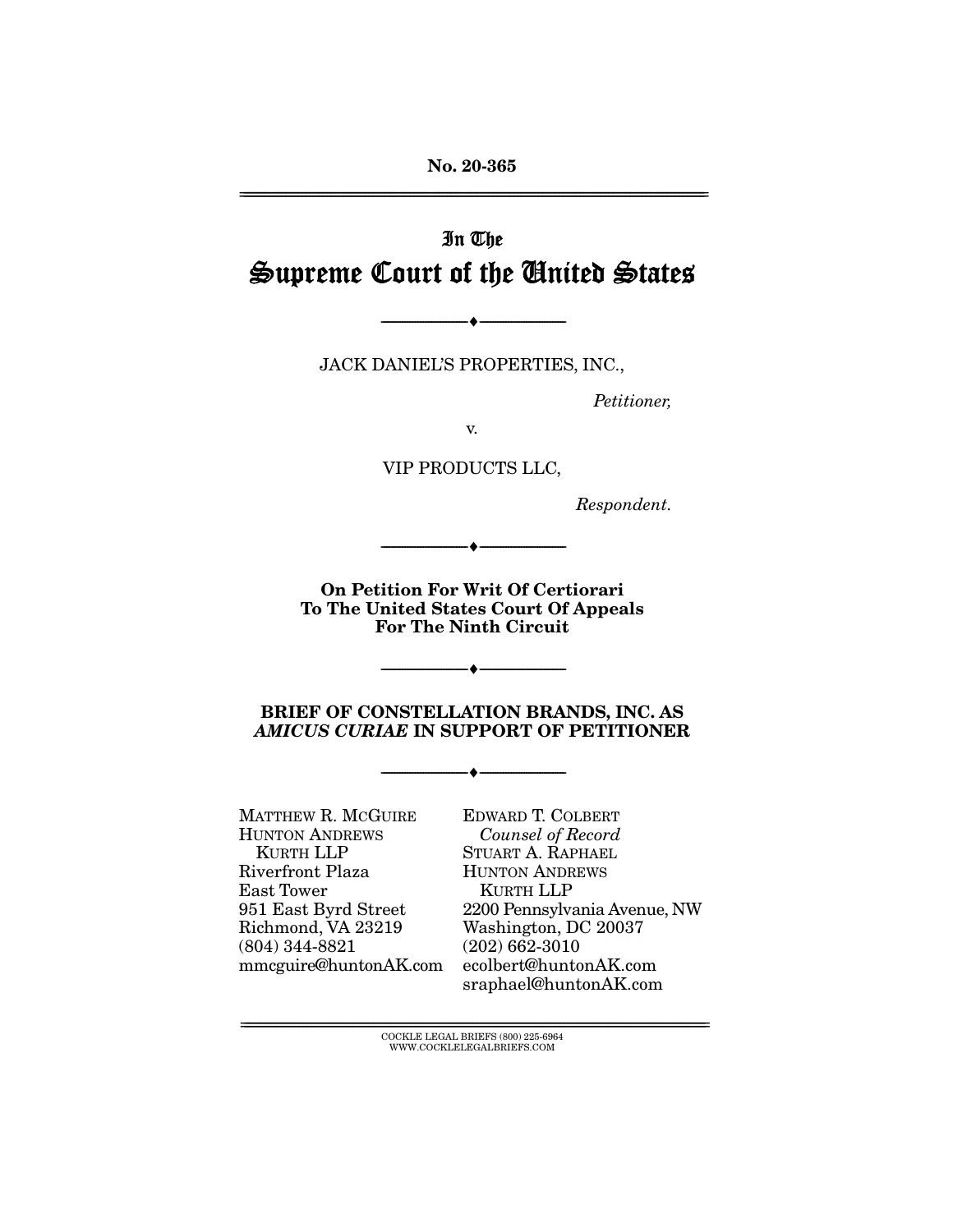## **QUESTIONS PRESENTED**

Respondent VIP Products LLC's business model is based on marketing and selling dog toys that intentionally use trademarks and trade dress of well-known companies in a way that courts have deemed likely to confuse consumers about the source of the toys and to tarnish the reputation of such companies, including petitioner Jack Daniel's Properties, Inc.

The questions presented are:

 1. Whether a commercial product using humor is subject to the same likelihood-of-confusion analysis applicable to other products under the Lanham Act, or must receive heightened First Amendment protection from trademark-infringement claims, where the brand owner must prove that the defendant's use of the mark either is "not artistically relevant" or "explicitly misleads consumers."

 2. Whether a commercial product's use of humor renders the product "noncommercial" under 15 U.S.C.  $§ 1125(c)(3)(C)$ , thus barring as a matter of law a claim of dilution by tarnishment under the Lanham Act.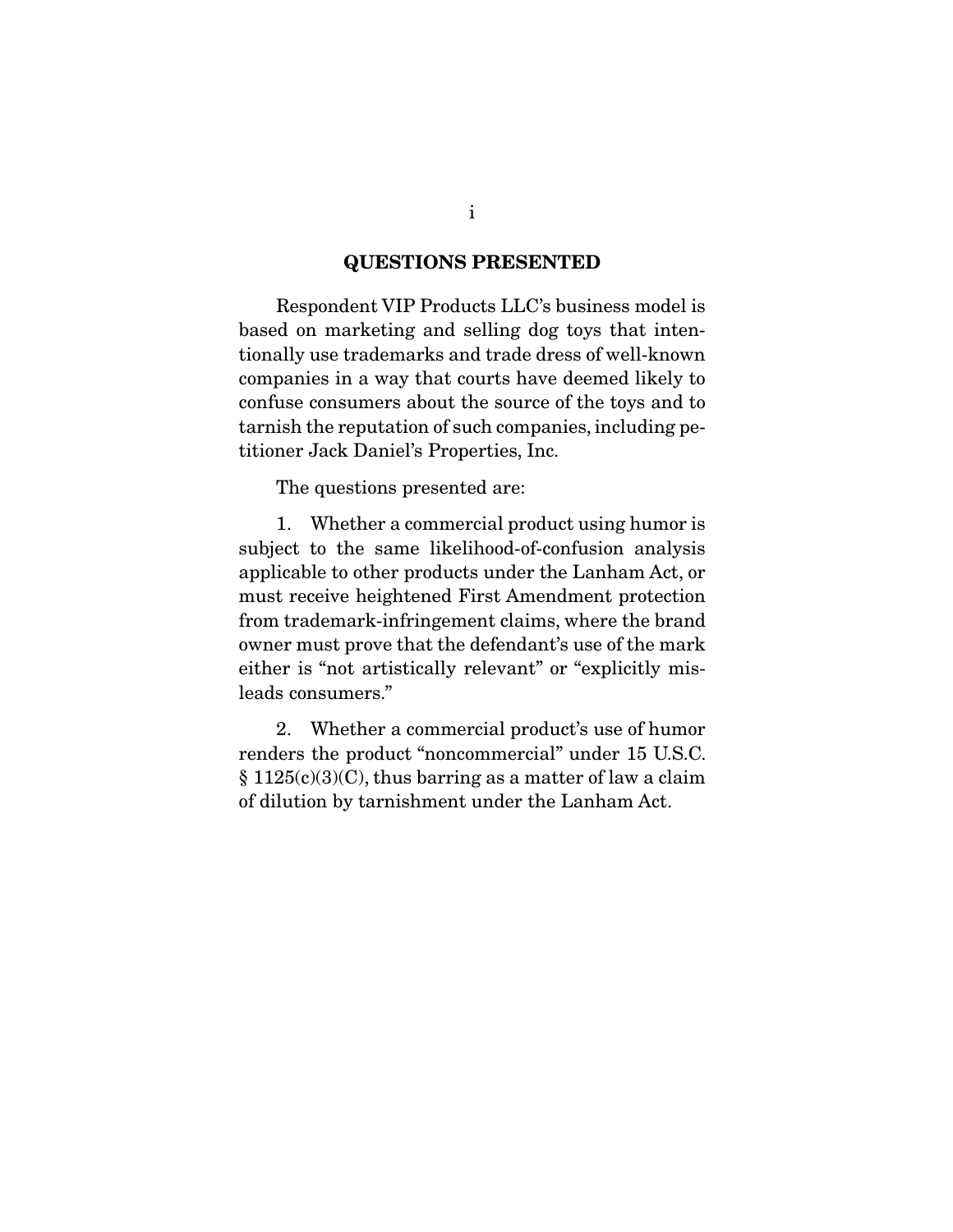## TABLE OF CONTENTS

| <b>QUESTIONS PRESENTED </b><br>$\mathbf{i}$ |                                                                                                                           |                                                                                                                                                                                                             |    |  |  |
|---------------------------------------------|---------------------------------------------------------------------------------------------------------------------------|-------------------------------------------------------------------------------------------------------------------------------------------------------------------------------------------------------------|----|--|--|
| INTEREST OF AMICUS CURIAE<br>1              |                                                                                                                           |                                                                                                                                                                                                             |    |  |  |
| SUMMARY OF ARGUMENT                         |                                                                                                                           |                                                                                                                                                                                                             |    |  |  |
|                                             |                                                                                                                           |                                                                                                                                                                                                             |    |  |  |
| Ι.                                          | The Ninth Circuit's decision undermines<br>companies' significant investments in<br>their branded products, thwarting the |                                                                                                                                                                                                             |    |  |  |
|                                             |                                                                                                                           |                                                                                                                                                                                                             | 4  |  |  |
|                                             |                                                                                                                           | A. Constellation carefully crafts and                                                                                                                                                                       | 5  |  |  |
|                                             |                                                                                                                           | B. The Ninth Circuit's decision threatens<br>Constellation's customer goodwill and<br>growth strategy by preventing the com-<br>pany from controlling the commercial<br>products associated with its brands | 8  |  |  |
|                                             | II. The commercial-speech doctrine fully re-<br>solves the questions presented in this case                               |                                                                                                                                                                                                             | 11 |  |  |
|                                             |                                                                                                                           | A. The Ninth Circuit erred by not consid-<br>ering this case under existing commer-                                                                                                                         | 12 |  |  |
|                                             | В.                                                                                                                        | The Lanham Act's likelihood-of-confusion<br>requirement limits trademark-infringe-<br>ment liability to commercial speech<br>that is misleading and thus not pro-                                           | 14 |  |  |
| tected by the First Amendment<br>18         |                                                                                                                           |                                                                                                                                                                                                             |    |  |  |
|                                             |                                                                                                                           |                                                                                                                                                                                                             |    |  |  |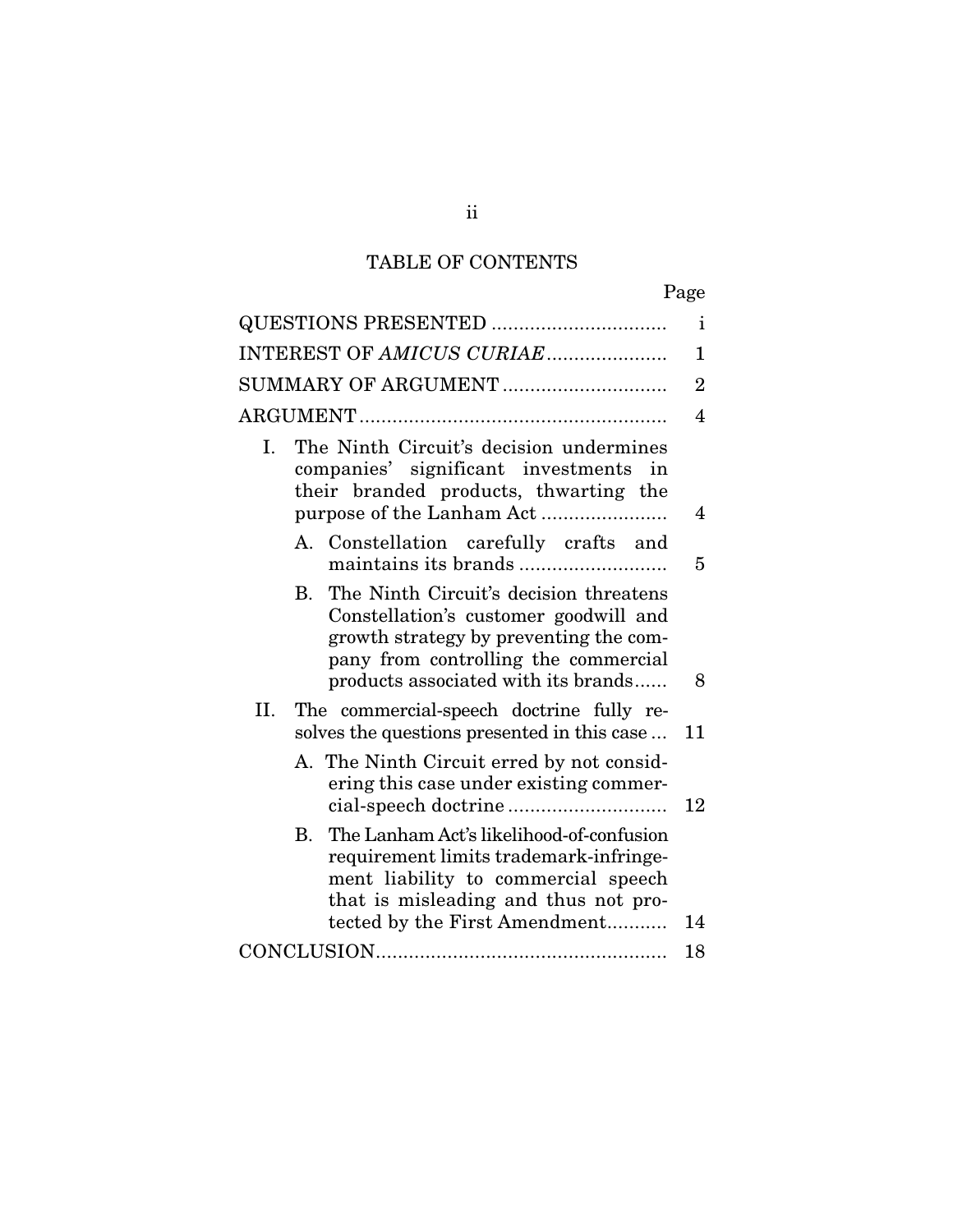## TABLE OF AUTHORITIES

**CASES** 

| American Soc'y for Testing & Materials<br>v. Public Res. Org., Inc., |
|----------------------------------------------------------------------|
| AMF Inc. v. Sleekcraft Boats,                                        |
| B&B Hardware, Inc. v. Hargis Indus., Inc.,                           |
| Board of Trustees of State Univ. of New York                         |
| $v.$ Fox,                                                            |
| Bolger v. Youngs Drug Prods. Corp.,                                  |
| Central Hudson Gas & Elec. Corp. v. Pub.<br>Ser. Comm'n of New York, |
| ConAgra, Inc. v. George A. Hormel & Co.,                             |
| Dreamwerks Prod. Grp., Inc. v. SKG Studio,                           |
| General Motors Corp. v. Urban Gorilla, LLC,                          |
| Georgia-Pacific Consumer Prods. LP v.<br>Four-U-Packaging, Inc.,     |
| Herbko Int'l, Inc. v. Kappa Books, Inc.,                             |

iii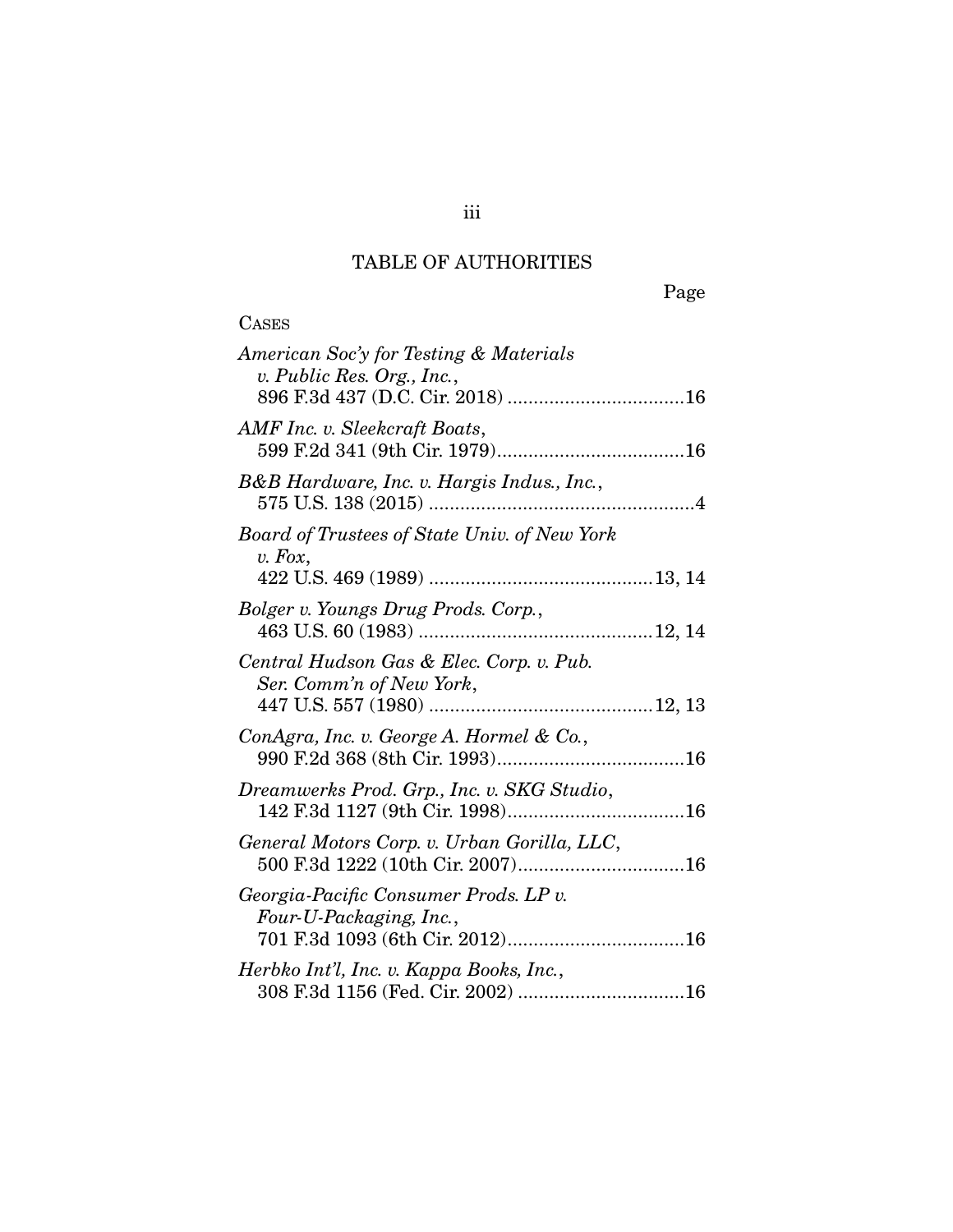## TABLE OF AUTHORITIES—Continued

| Page                                                             |  |
|------------------------------------------------------------------|--|
| In re $R.M.J.,$                                                  |  |
| Matal v. Tam,                                                    |  |
| Park 'N Fly, Inc. v. Dollar Park & Fly, Inc.,                    |  |
| Polaroid Corp. v. Polarad Elecs. Corp.,                          |  |
| Rogers v. Grimaldi,                                              |  |
| Sabinsa Corp. v. Creative Compounds, LLC,                        |  |
| Smith Fiberglass Prods., Inc. v. Ameron, Inc.,                   |  |
| Tana v. Dantanna's,                                              |  |
| The Shell Co. (P.R.) Ltd. v. Los Frailes<br>Serv. Station, Inc., |  |
| Variety Stores, Inc. v. Wal-Mart Stores, Inc.,                   |  |
| VIP Products LLC v. Jack Daniel's<br>Properties, Inc.,           |  |

iv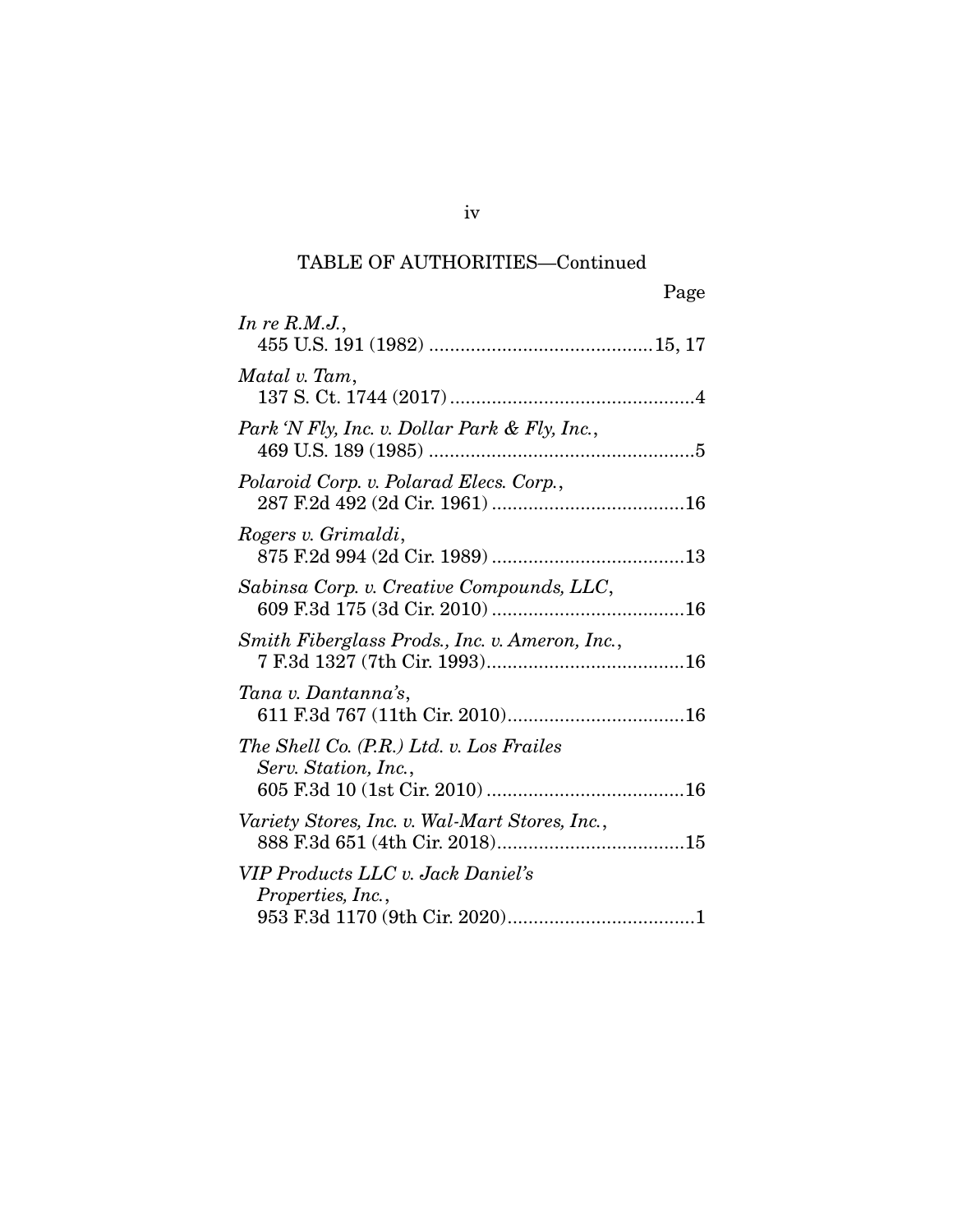# TABLE OF AUTHORITIES—Continued

| Virginia State Bd. of Pharmacy v. Virginia  |  |
|---------------------------------------------|--|
| Citizens Consumers Council, Inc.,           |  |
| Xtreme Lashes, LLC v. Xtended Beauty, Inc., |  |
|                                             |  |

## FEDERAL STATUTES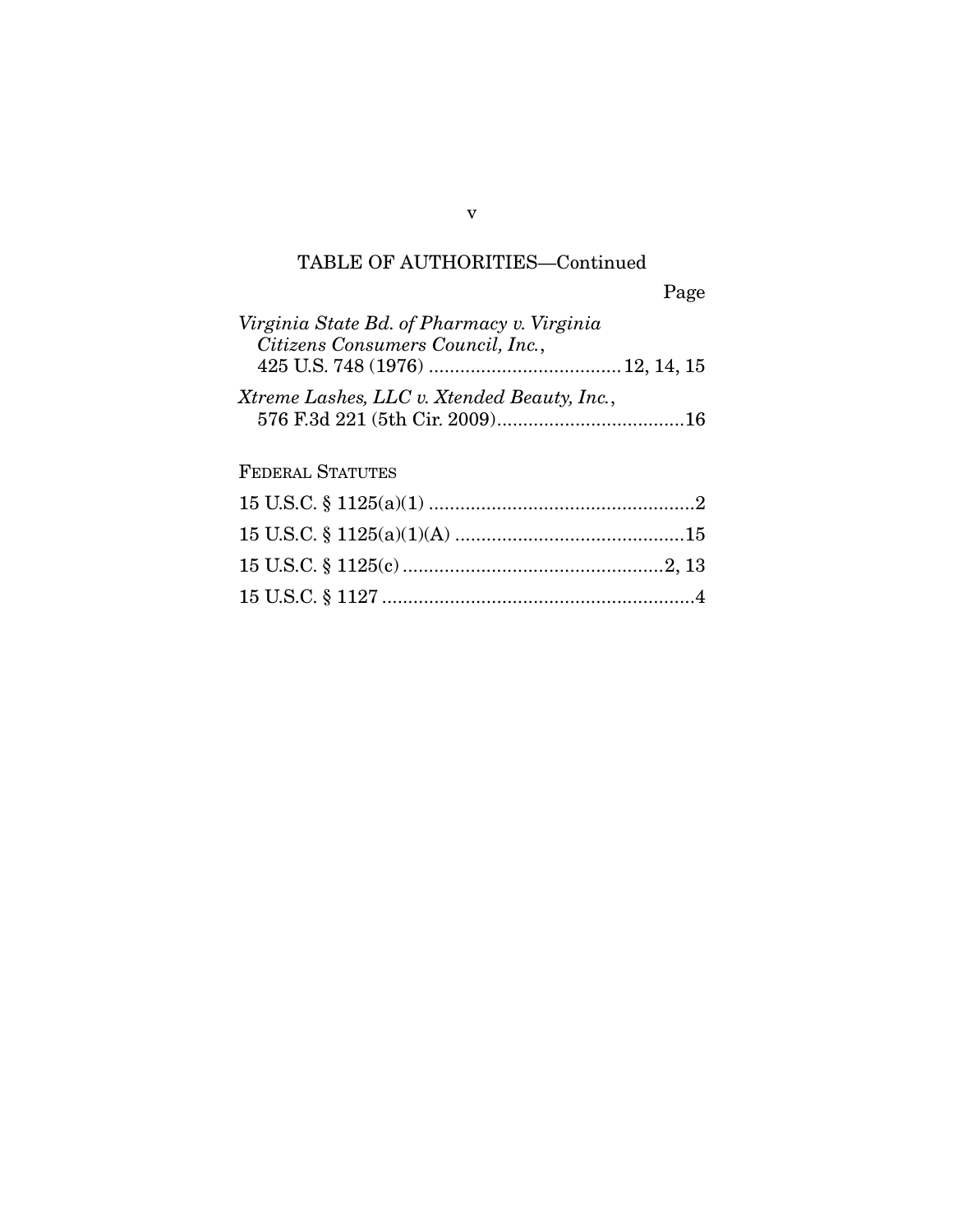#### **INTEREST OF** *AMICUS CURIAE*<sup>1</sup>

 Founded in 1945 in upstate New York, Constellation Brands, Inc. ("Constellation") is a market leader in consumer-packaged brands. Constellation has achieved its renowned position by creating powerhouse brands and delivering best-in-class customer experiences and products. Among many other beers, wines, and spirits, Constellation's portfolio includes Corona, Pacifco, Modelo Especial, Robert Mondavi, Kim Crawford, Meiomi, The Prisoner, Svedka Vodka, and High West Whiskey. Each of these products embodies Constellation's mission: build brands that people love.

 Constellation has a signifcant interest in this case because the Ninth Circuit's decision in VIP Products LLC v. Jack Daniel's Properties, Inc., 953 F.3d 1170 (9th Cir. 2020), risks an endless stream of third-party products that infringe or dilute with impunity the brands that make up Constellation's portfolio. Unless certiorari is granted, third-party sellers of indisputably commercial products will be able to trade on Constellation's hard-won reputation by simply marketing their products as "humorous" derivatives of Constellation's famous trademarks. At least in the Ninth

<sup>&</sup>lt;sup>1</sup> No counsel for a party authored this brief in whole or in part, and no person other than Constellation, its members, or its counsel made a monetary contribution intended to fund the preparation or submission of this brief. Counsel of record for the parties received timely notice of Constellation's intent to fle this brief under Rule 37(2)(a). All counsel consented to the fling of the brief.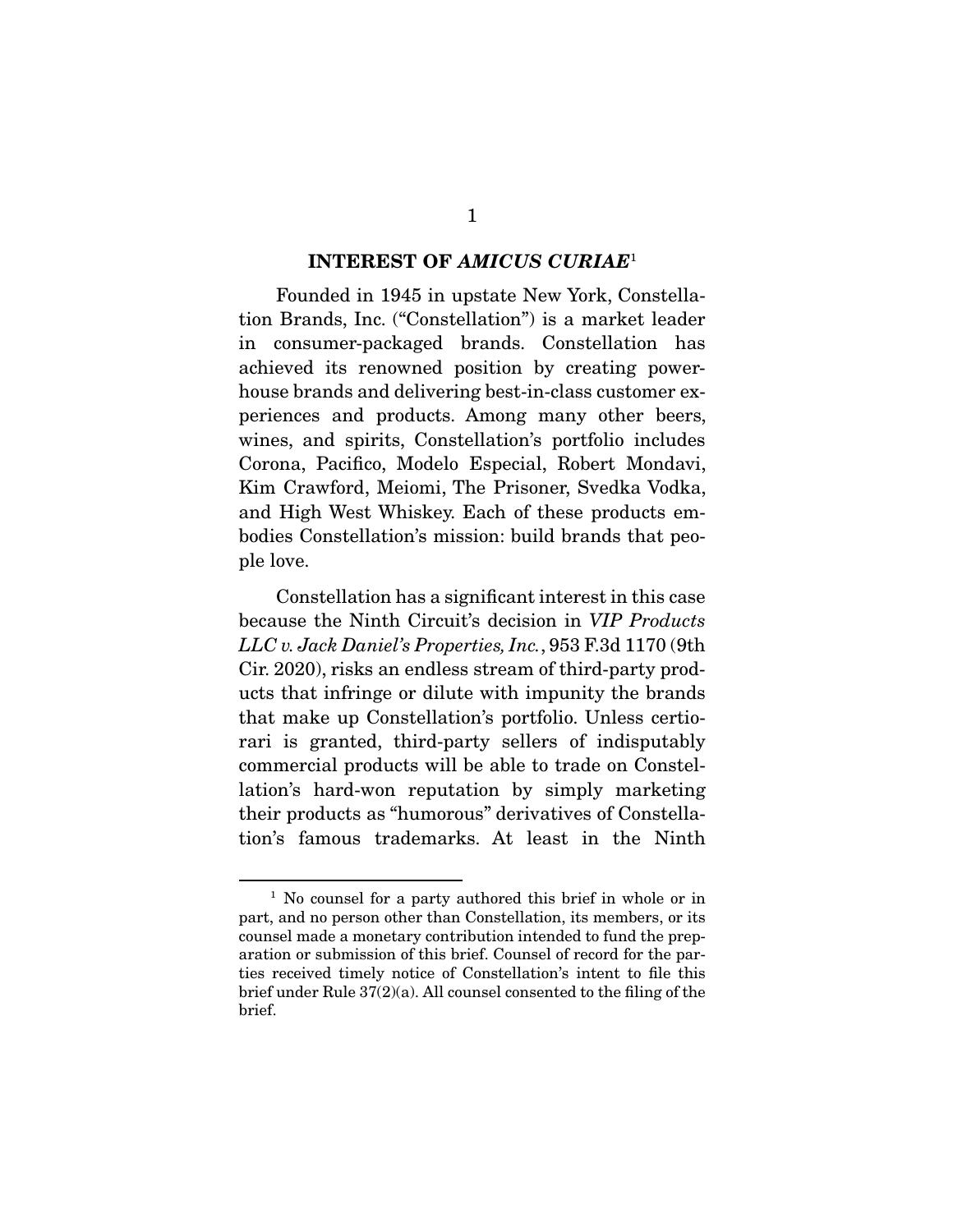Circuit, Constellation will be unable to obtain injunctive relief to stop such products under Section 43(c) of the Lanham Act, 15 U.S.C.  $\S 1125(c)$ , since selfdescribed "humorous" products have been found to be "noncommercial" as a matter of law. Pet. App. 13a. And third-party sellers will likely escape monetary liability for trademark infringement because Constellation will be forced to jump through additional constitutional hoops in order to obtain relief under Section 43(a)(1) of the Lanham Act, 15 U.S.C. § 1125(a)(1). Pet. App. 12a. Left uncorrected, the decision below invites trademark infringers in the United States to swiftly fle declaratory judgment actions in the Ninth Circuit to validate their infringement—just as Respondent did here. Id. at 6a.

 This Court should grant certiorari to restore the proper interpretation of the Lanham Act before the meticulous investments by trademark owners like Constellation are further undermined.

#### **SUMMARY OF ARGUMENT**

 $\overbrace{\hspace{2.5cm}}^{\bullet}$   $\overbrace{\hspace{2.5cm}}^{\bullet}$ 

 Congress enacted the Lanham Act specifcally to protect consumers from being misled and to protect companies like Constellation that have made signifcant investments building consumer goodwill around their trademarks. A major aim of trademark protection is to prevent third-party companies from ripping off a company's trademarks for their own proft in a way that misleads consumers or that will injure the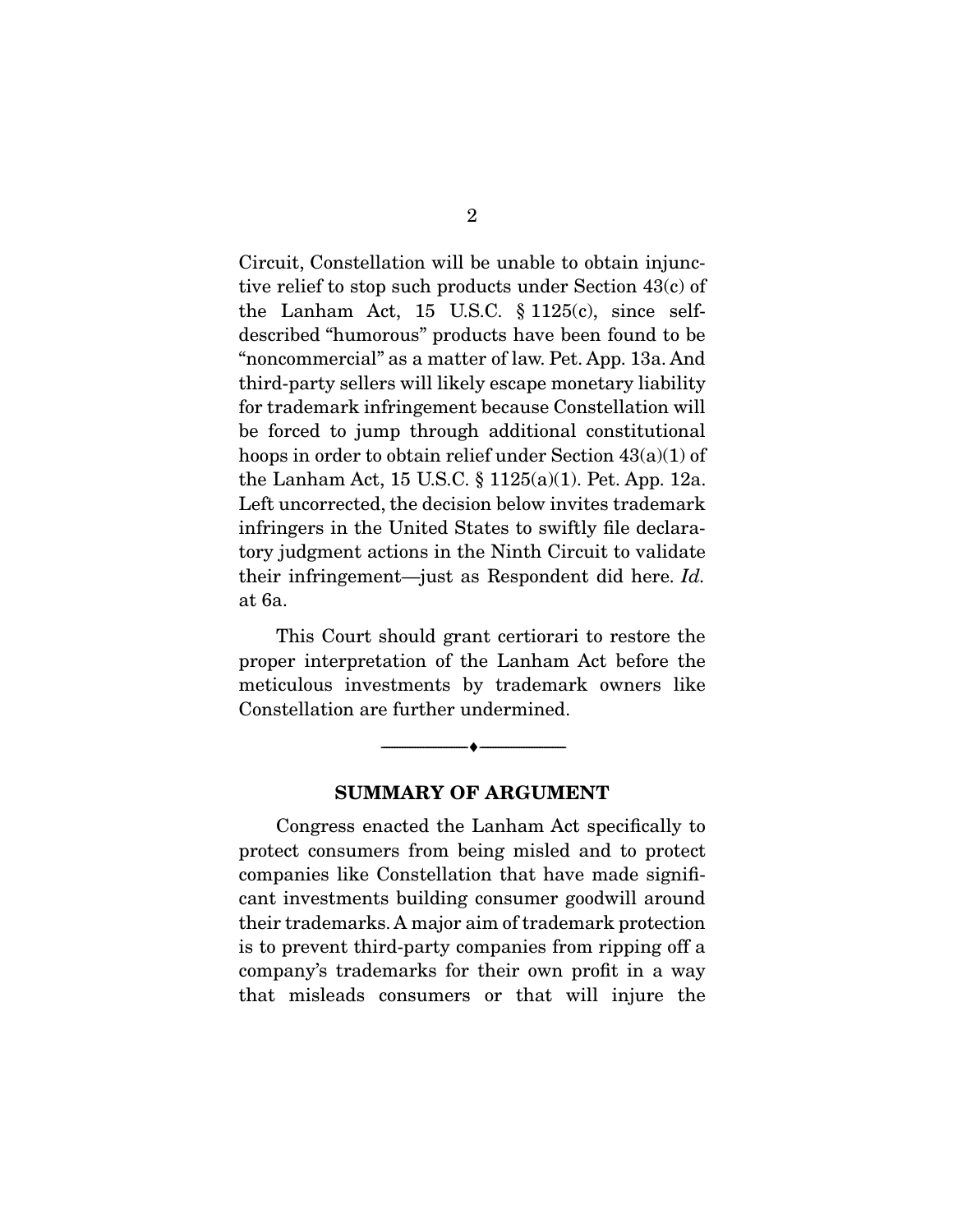goodwill of the trademark owner. The district court, sitting as the trier of fact, found that that is precisely what happened in this case. In vacating the district court's well-reasoned decision, the Ninth Circuit fouted this Court's precedent and Congress's purpose in adopting the Lanham Act. Unless the decision below is reversed, companies like Constellation likely will be unable to stop third-party companies from causing consumer confusion through infringing or diluting their trademarks, and from recovering for injury caused by trademark misuse so long as the third-party company can bring suit in the Ninth Circuit. This Court should end such forum shopping before it proliferates and vindicate Congress's intent in enacting the Lanham Act.

 Petitioner ably explains the many faws in the Ninth Circuit's decision. One error, however, is particularly glaring. The Ninth Circuit misunderstood the relevant First Amendment standard, believing incorrectly that this case does not involve commercial speech. That conclusion is confounding, given that respondent advertises and markets its dog toy to make money. Its business is lucrative, extending beyond pirating petitioner's marks. Several of respondent's dog toys infringe on Constellation's trademarks as well. And those toys have sold so well that respondent's inventory appears to be currently sold out. This is neither political speech nor commentary.

 Viewing the issue here through a commercialspeech lens, the Lanham Act fully accounts for any First Amendment concerns. Whenever a court fnds a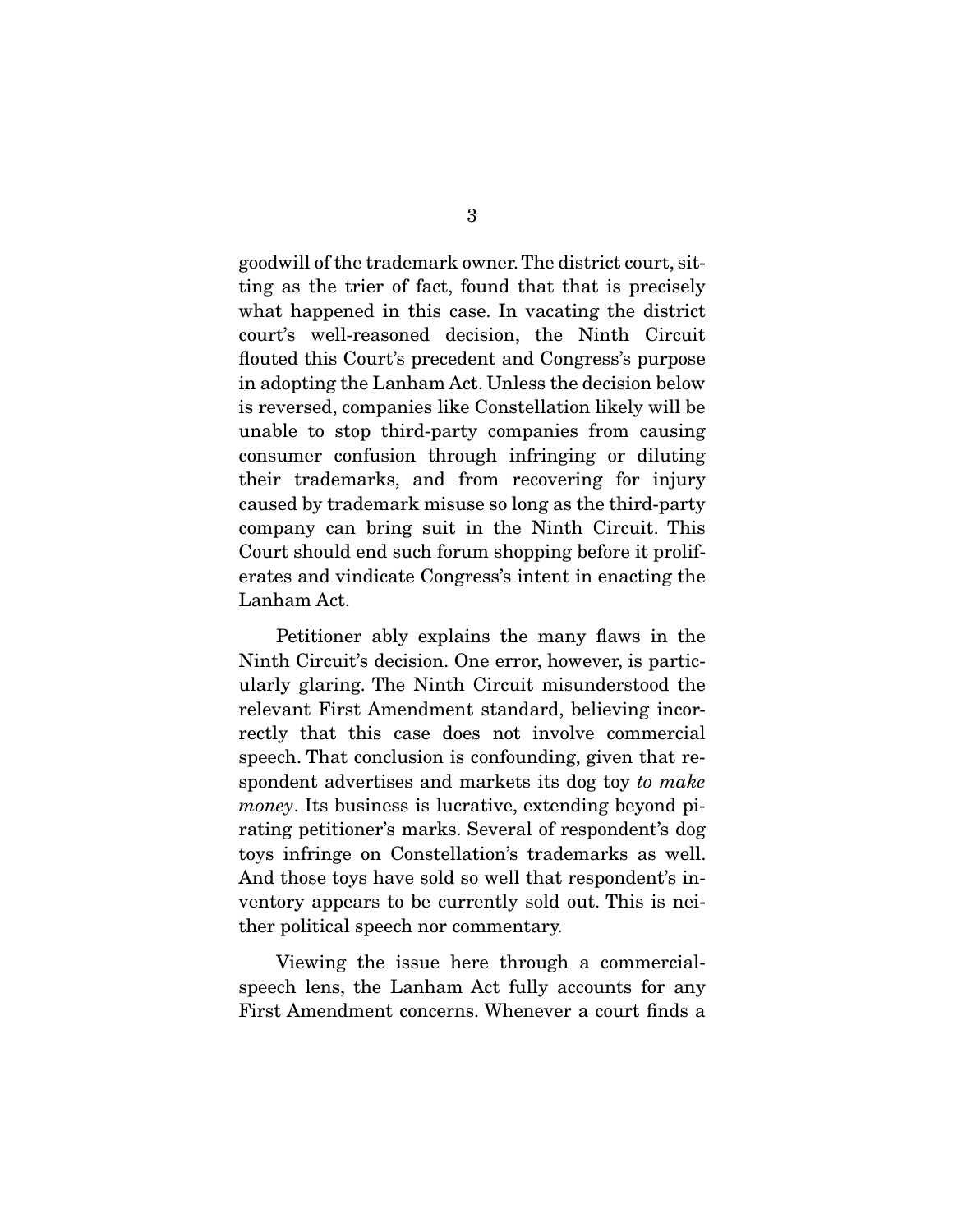likelihood of confusion under the Lanham Act, as the district court did in this case, the commercial speech at issue is necessarily misleading and therefore not protected by the First Amendment.

 The petition for writ of certiorari should be granted. Indeed, the Court may wish to summarily reverse in light of the Ninth Circuit's clear error. See Pet. 36.

#### **ARGUMENT**

 $\overbrace{\hspace{2.5cm}}^{\bullet}$   $\overbrace{\hspace{2.5cm}}^{\bullet}$ 

## **I. The Ninth Circuit's decision undermines companies' signifcant investments in their branded products, thwarting the purpose of the Lanham Act.**

 Trademarks "ha[ve] a long history" of protection "going back at least to Roman times." B&B Hardware, Inc. v. Hargis Indus., Inc., 575 U.S. 138, 142 (2015). "The principle underlying trademark protection is that distinctive marks—words, names, symbols, and the like—can help distinguish a particular artisan's goods from those of others." Id.; see also 15 U.S.C. § 1127 (similar standard for registration of a mark). Put differently, "[a] trademark 'designate[s] the goods as the product of a particular trader' and 'protect[s] his good will against the sale of another's product as his.'" Matal v. Tam, 137 S. Ct. 1744, 1751 (2017) (quoting U.S. Drug Co. v. Theodore Rectanus Co., 248 U.S. 90, 97 (1918)) (emphases added). Congress codifed those longstanding legal principles in the Lanham Act,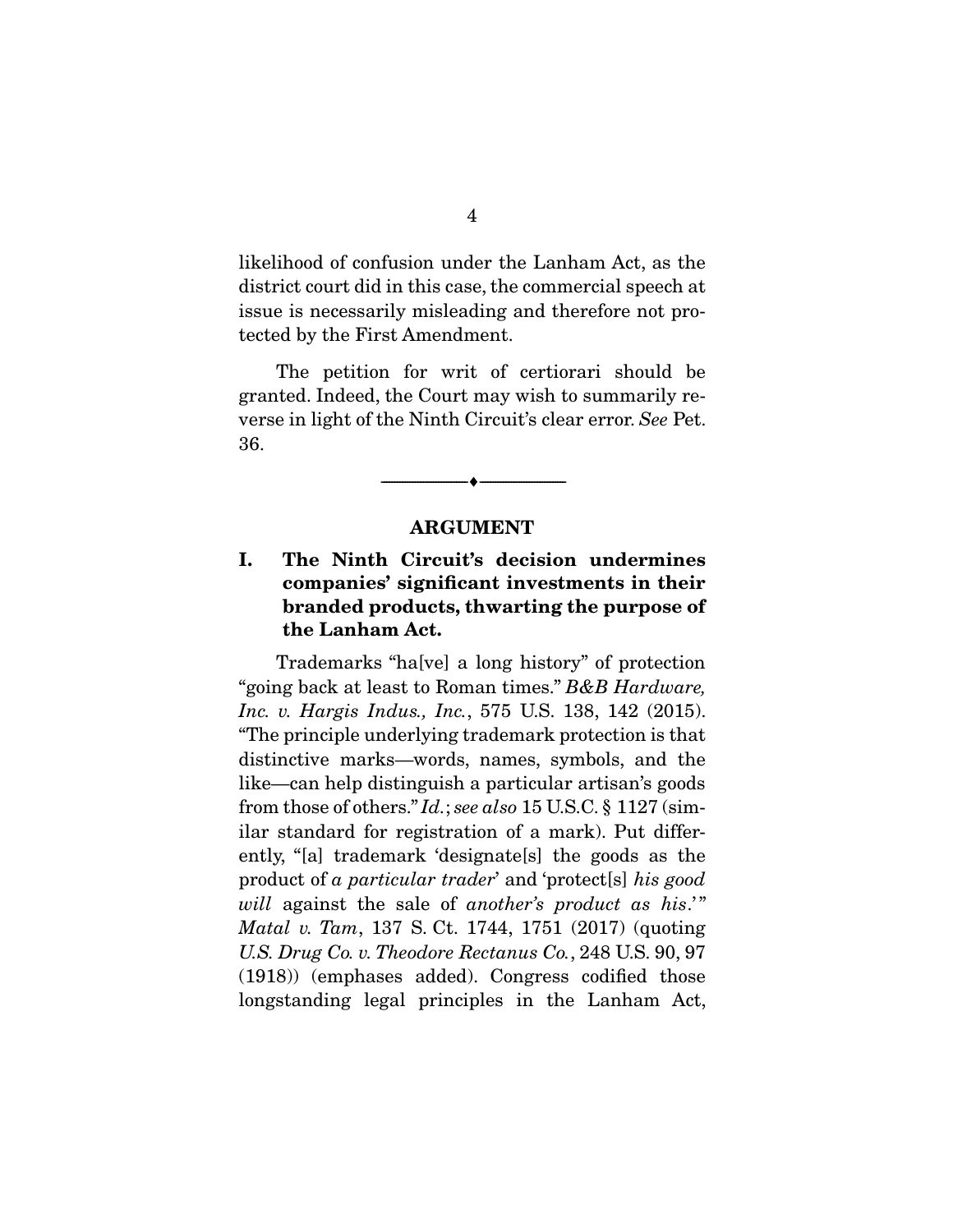"provid[ing] national protection of trademarks in order to secure to the owner of the mark the goodwill of his business and to protect the ability of consumers to distinguish among competing producers." Park 'N Fly, Inc. v. Dollar Park & Fly, Inc., 469 U.S. 189, 198 (1985) (citing S. Rep. No. 1333).

 The Ninth Circuit discounted that well-established history and the purpose of the Lanham Act based on its incorrect view of what constitutes an "expressive work" protected under the First Amendment. See infra Part II. Constellation's experience provides a concrete example of the impact that the Ninth Circuit's erroneous decision will have on consumer brands in the United States.

## **A. Constellation carefully crafts and maintains its brands.**

 With more than \$8 billion in sales, Constellation is the fastest-growing large company in consumer package goods. Constellation has achieved its success by being "consumer obsessed," which means that (1) business decisions are made by focusing on what consumers want and why they want it; (2) consumer insights and trends are carefully tracked; and (3) everyone in the company understands the relevant trends and empathizes with the company's consumers.

 Careful and consistent focus on building consumer loyalty and goodwill plainly works. For the 2020 fiscal year, Corona was the #1 imported beer brand family in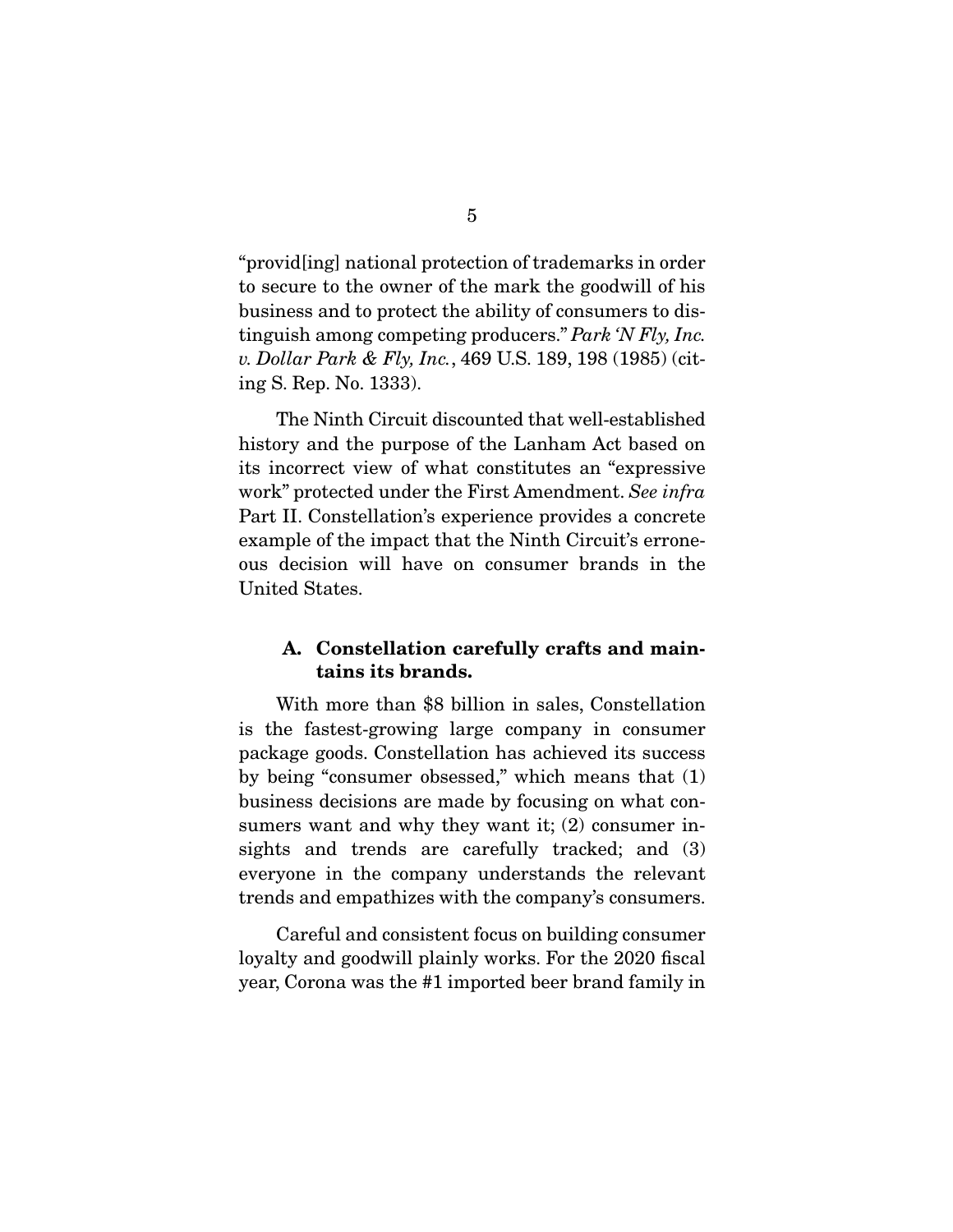the United States, and Modelo Especial was the fastest growing non-seltzer beer brand in the industry.2

 Constellation achieved that growth in part by intentionally crafting its brand images to ensure that each brand targets identifed consumer interests. For example, the mottos and themes for the company's major beer brands are tellingly distinct:

- Corona: known worldwide for its affliation with the beach, Corona encourages consumers to relax responsibly while enjoying the product.
- Pacifco: born in Mazatlán, Mexico and discovered in Baja by a group of California surfers, Pacifco is a symbol of discovery and the perfect way to celebrate it—live on land, live on water.
- Modelo Especial: brewed with the fighting spirit since 1925 and celebrating Mexican culture, Modelo Especial is made for those who know that hard work deserves a ftting reward.

 Those intentional brand differences result in particularized licensing strategies linked directly to the brand. The tailored products offered in the "official" stores for the brands confrms the point:

<sup>2</sup> [https://companyprofle.cbrands.com/daring-vision \(la](https://companyprofile.cbrands.com/daring-vision)st visited Oct. 15, 2020).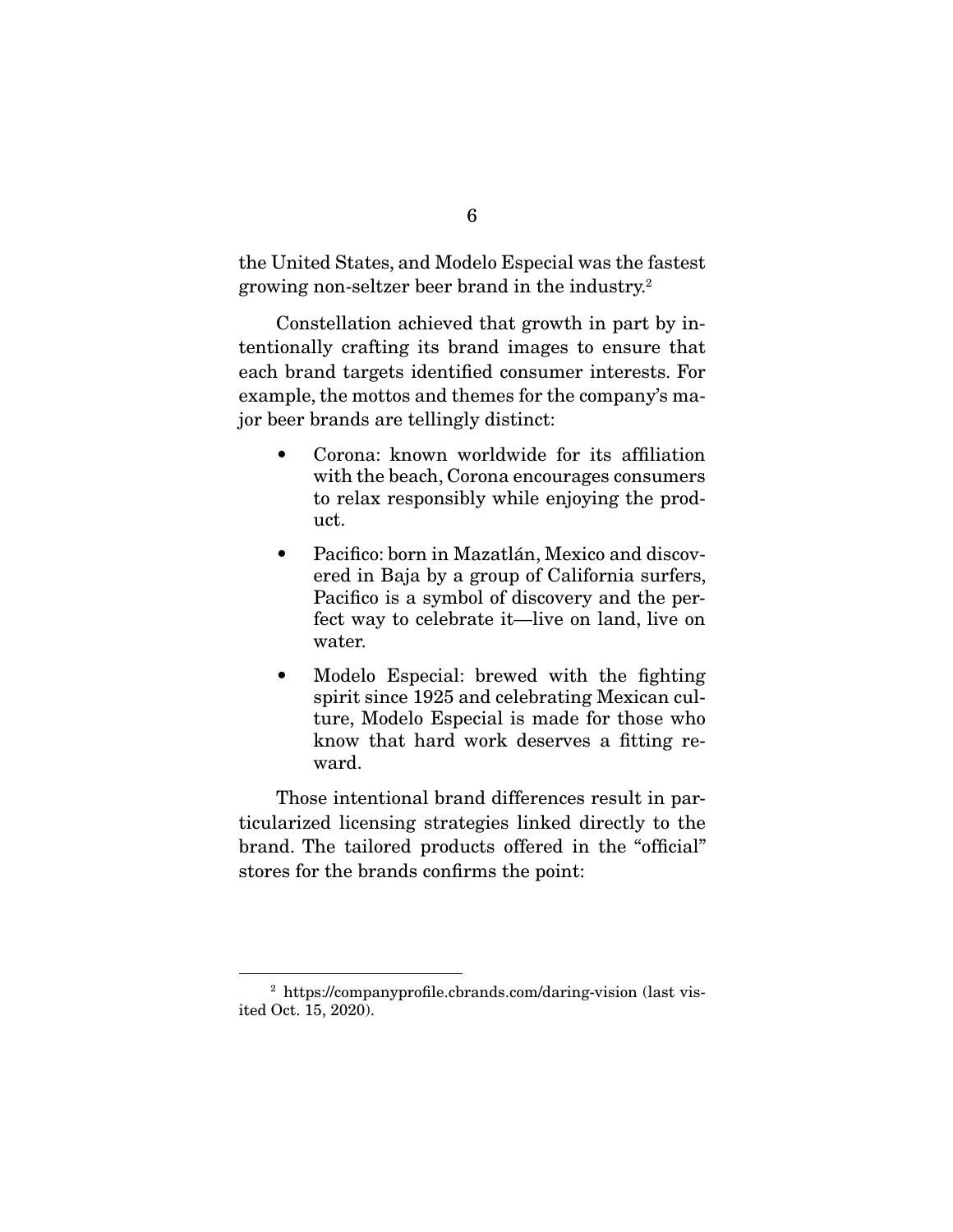- Corona: sunglasses, a beach cruiser bicycle, an "ocean bottle," Vineyard Vines t-shirts, and an insulated cooler;3
- Pacifco: a "Grizzly Cooler," beach towels, a "retro cruiser" bicycle, water bottle, and straw hat; $\rm ^4$  and
- Modelo Especial: t-shirts, windbreakers, varsity jacket, hat, sandals, cornhole game, papel picado for Día de Muertos, and a duffel bag.5

 In short, each brand has a specifc identity that Constellation cultivates by limiting brand licensing to only a handful of carefully selected product categories that are intended to build on the brand's motto and theme.

 Constellation's strategy and focus on its consumers has paid off. Total net sales in fscal year 2020 for the Corona brand was approximately \$2.07 billion; the Modelo Especial brand was approximately \$2.22 billion; and the Pacifco brand was approximately \$187.19 million.<sup>6</sup>

<sup>3</sup> [https://www.coronausastore.com/Main/Default \(la](https://www.coronausastore.com/Main/Default)st visited Oct. 15, 2020).

<sup>4</sup> [https://www.pacifcousastore.com/Main/Default \(](https://www.pacificousastore.com/Main/Default)last visited Oct. 15, 2020).

<sup>5</sup> [https://www.modelousastore.com/Main/Default \(](https://www.modelousastore.com/Main/Default)last visited Oct. 15, 2020).

<sup>6</sup> Beer sales information is for the United States.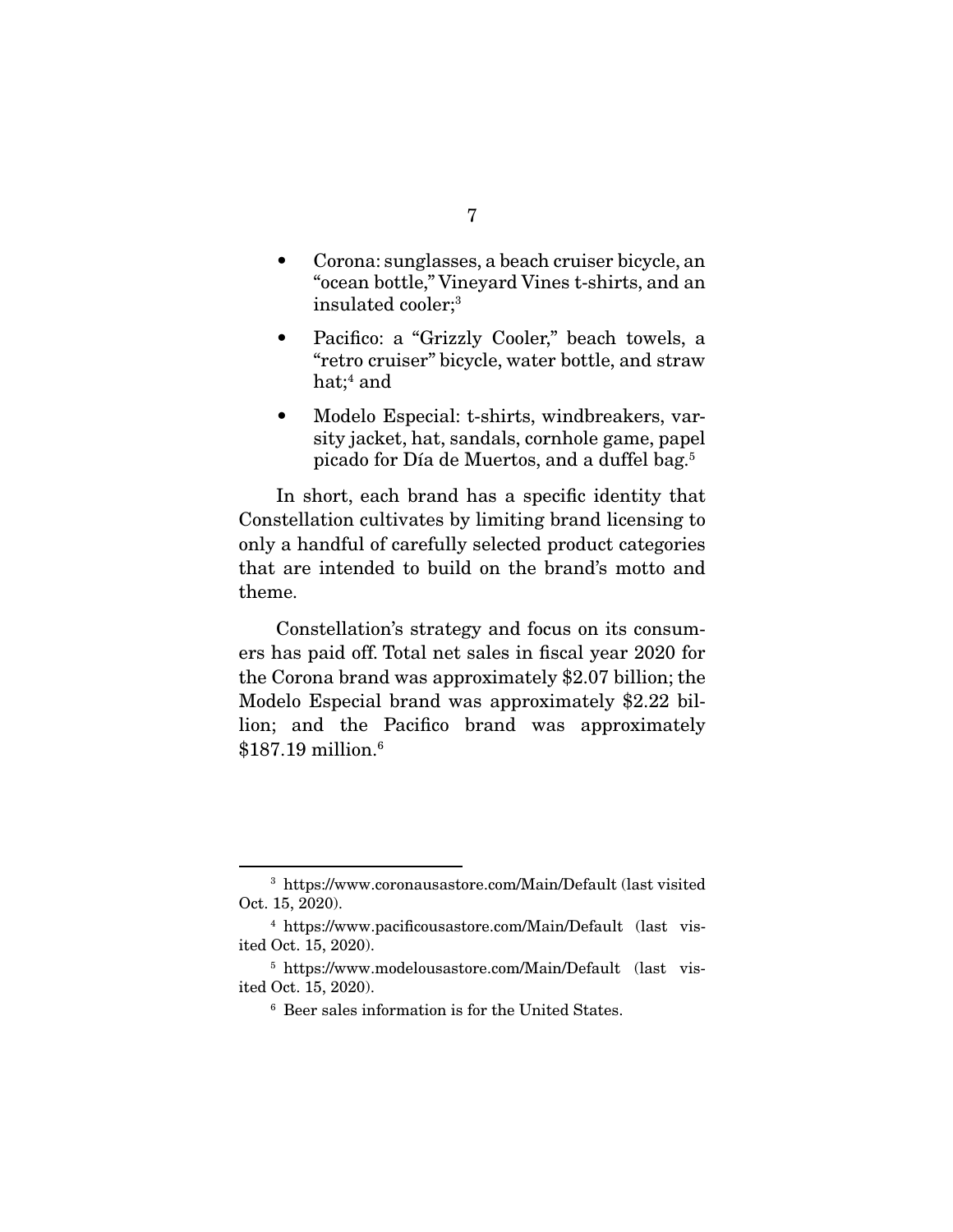## **B. The Ninth Circuit's decision threatens Constellation's customer goodwill and growth strategy by preventing the company from controlling the commercial products associated with its brands.**

 Despite Constellation's hard work growing its brands' reputations with consumers, the Ninth Circuit appears to believe that third-party companies have a First Amendment right to rip off these established brands in order to sell their own commercial products. See Pet. App. 5a ("[B]ecause the Bad Spaniels dog toy is an expressive work entitled to First Amendment protection, we reverse the district court's judgment. . . ."). The Ninth Circuit's holding is wrong for the reasons given in the petition, Pet. 30–37, and below, see infra Part II. But more importantly at this stage, the Ninth Circuit's error threatens severe harm to companies' trademark and branding interests by causing confusion among consumers as well as injury to their goodwill.

 To begin, respondent in this case is not a small time business that accidentally stumbled into a confict with Jack Daniel's. Respondent's entire business model is parasitic—appropriating other companies' famous brands. Constellation's products are no exception. Respondent currently offers unlicensed, commercial dog-toy products that directly mislead consumers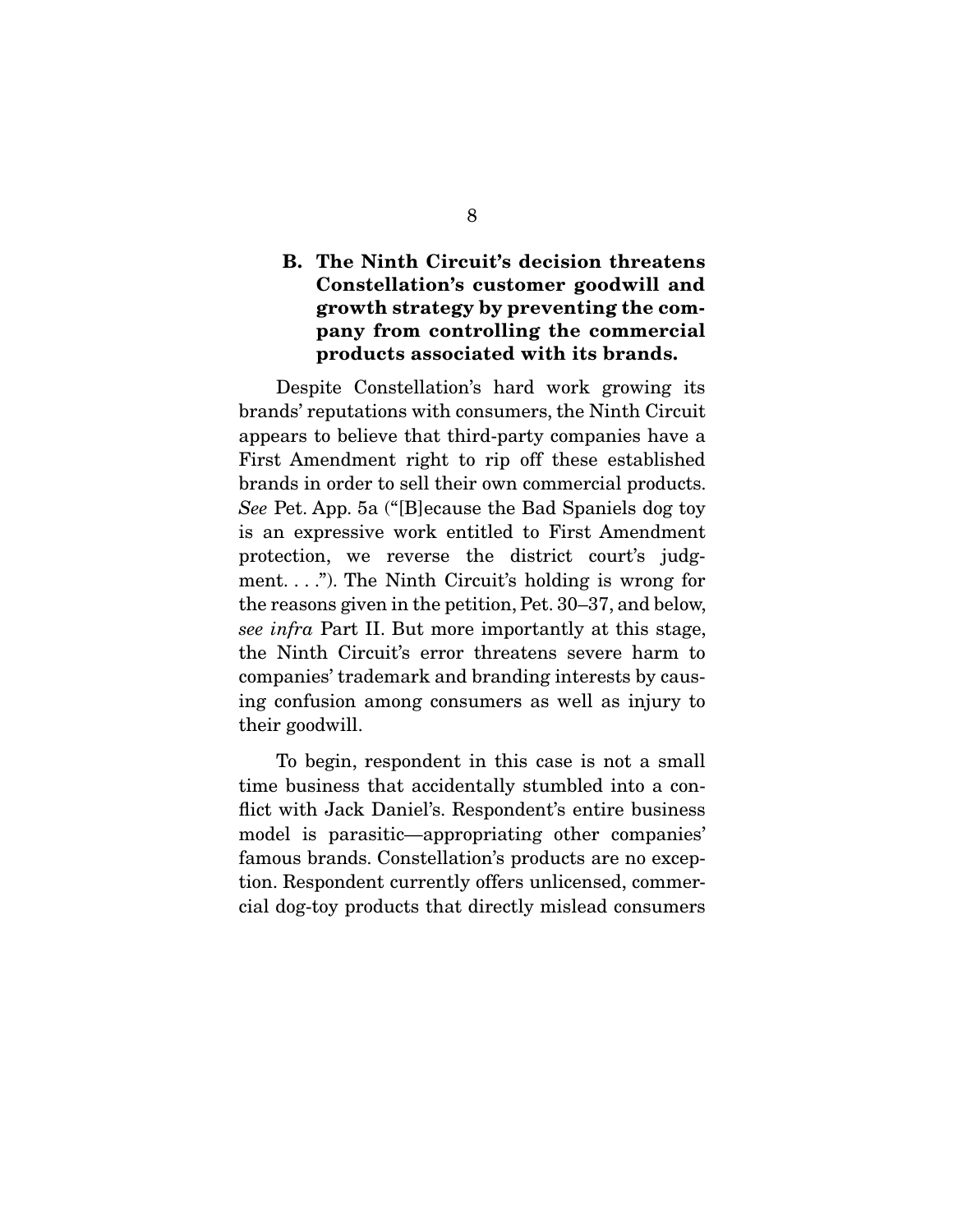9

about Constellation's products, including Corona ("Cataroma"):7



And Pacifico ("Pawschitingo" and "Pawsifico"):<sup>8</sup>



<sup>7</sup> Product available here: [https://mydogtoy.com/p/Silly-Squeaker-](https://mydogtoy.com/p/Silly-Squeaker-Beer-Bottle-Cataroma)[Beer-Bottle-Cataroma \(la](https://mydogtoy.com/p/Silly-Squeaker-Beer-Bottle-Cataroma)st visited Oct. 15, 2020).

 $^{\rm 8}$  Products available: [https://mydogtoy.com/p/Silly-Squeaker-](https://mydogtoy.com/p/Silly-Squeaker-Beer-Bottle-PawsChitnGo)[Beer-Bottle-PawsChitnGo \(la](https://mydogtoy.com/p/Silly-Squeaker-Beer-Bottle-PawsChitnGo)st visited Oct. 15, 2020); [https://mydogtoy.](https://mydogtoy.com/p/Silly-Squeaker-Beer-Can-Pawsifico-Perro)  [com/p/Silly-Squeaker-Beer-Can-Pawsifco-Perro](https://mydogtoy.com/p/Silly-Squeaker-Beer-Can-Pawsifico-Perro) (last visited Oct. 15, 2020).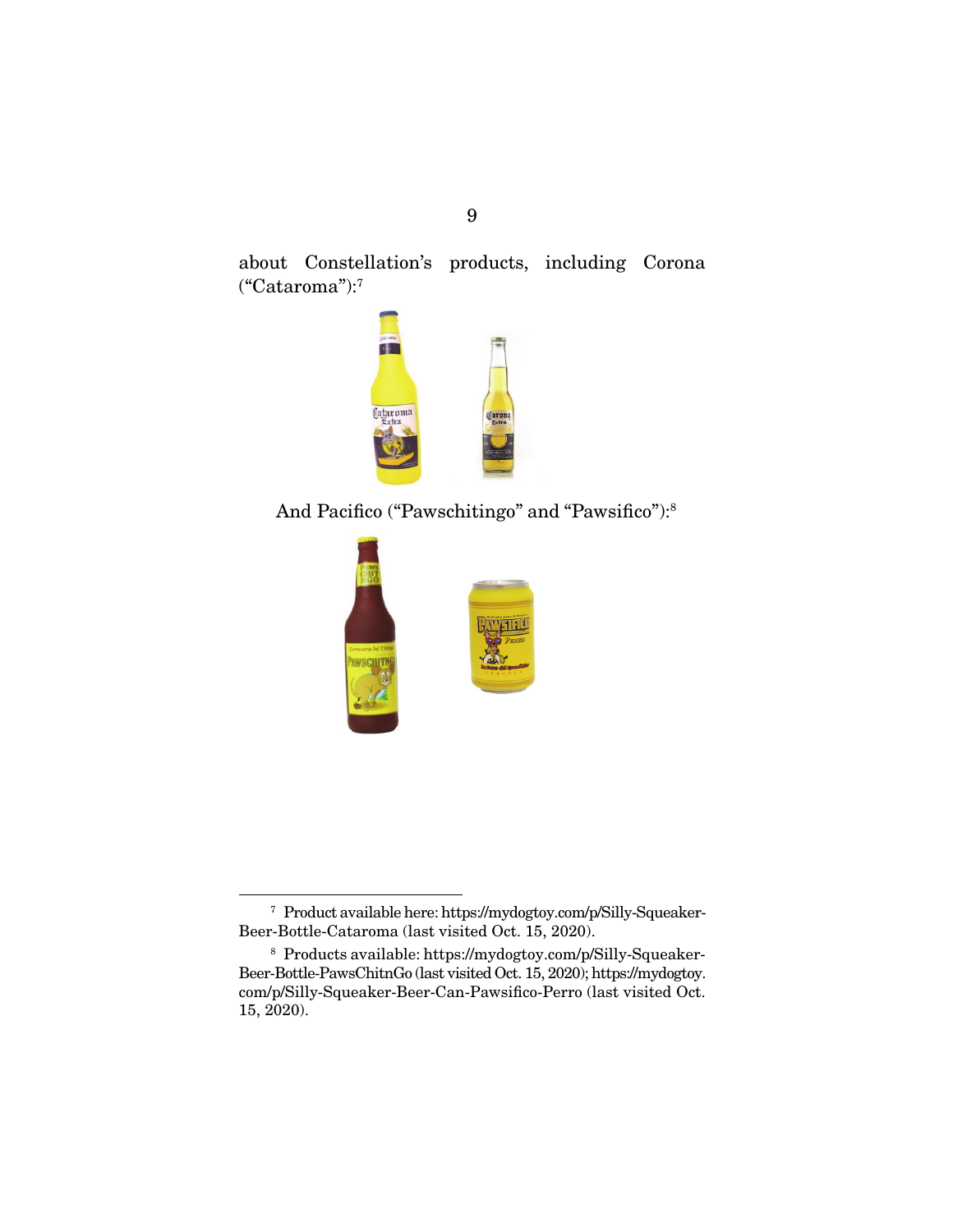

 Respondent's use of Constellation's Corona and Pacifco trademarks and trade dress plainly is lucrative—some of those products were entirely sold out when this brief was prepared.

 And respondent is not the only opportunist seeking to pirate Constellation's trademarks. A cursory search of independent sales platforms like Etsy.com yields a feet of unlicensed commercial products that undermine Constellation's careful branding and licensing strategy. Most troubling, some of these infringing products expressly link Corona with children:



10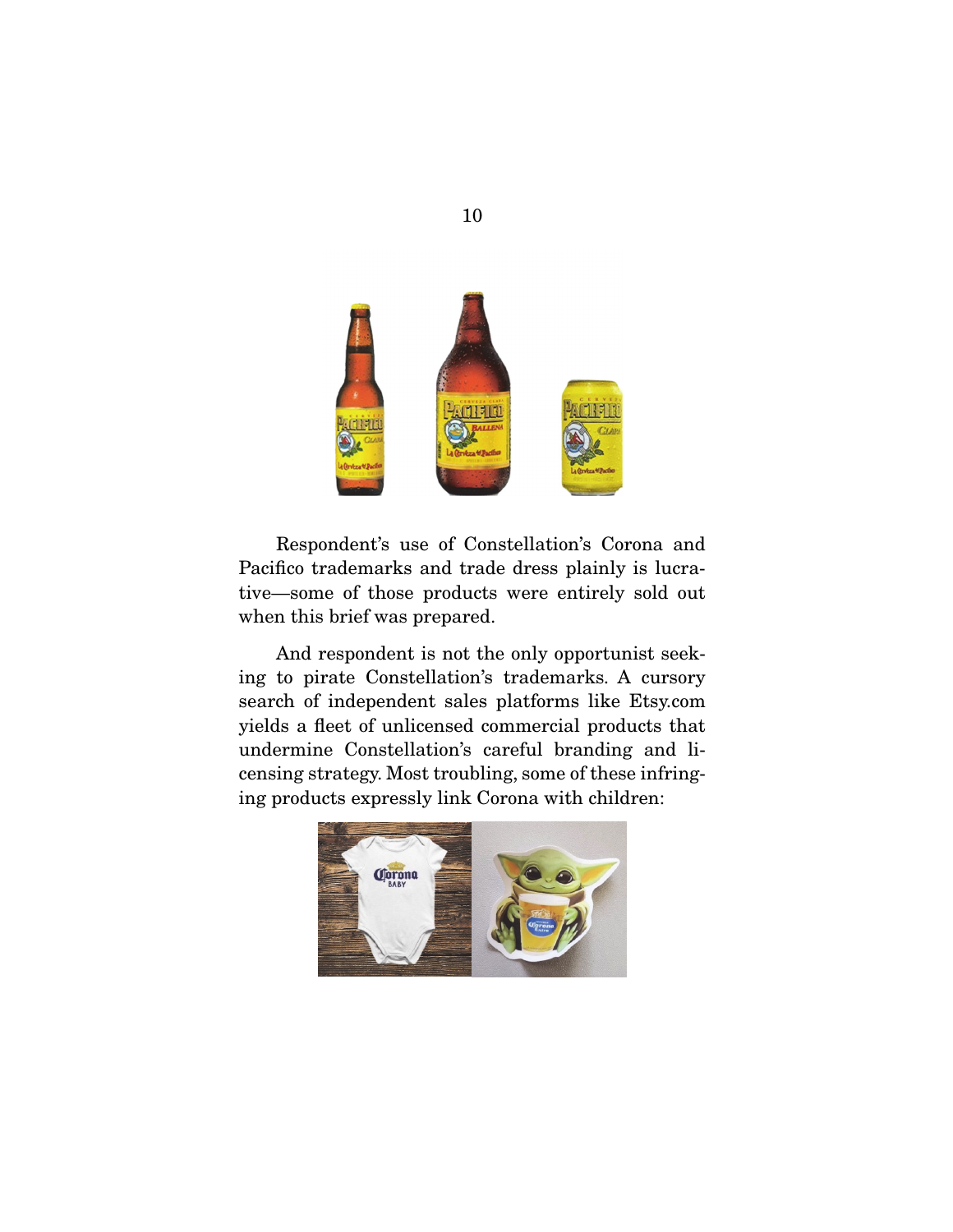Constellation does not license alcohol-based products that target children or otherwise encourage underage drinking. Indeed, the company forbids any use of its marks for such purposes. Constellation also avidly seeks to stop infringing activity, spending more than \$2 million on enforcement actions in the last two years. But according to the Ninth Circuit, it is the third-party sellers—as opposed to Constellation whose rights must be protected simply because they are purporting to convey a "humorous message" in hawking their commercial products. Pet. App. 13a; accord id. at 12a.

 The Ninth Circuit's approach has no basis in law and is fundamentally inconsistent with the Lanham Act. See Pet. 17, 32–36. Unless addressed by this Court, Constellation and other companies will be at the mercy of so-called "humorous" infringing products—at least for any seller that can manufacture jurisdiction in the Ninth Circuit—no matter how severely it undermines consumer goodwill, brand value, or corporate reputation.

## **II. The commercial-speech doctrine fully resolves the questions presented in this case.**

 Given the split of authority and signifcant importance of the questions presented, see Pet. 17–30, certiorari is plainly warranted and the petition should be granted. The ultimate resolution of the case, however, does not require this Court to adopt any new legal rules about trademark law or the First Amendment.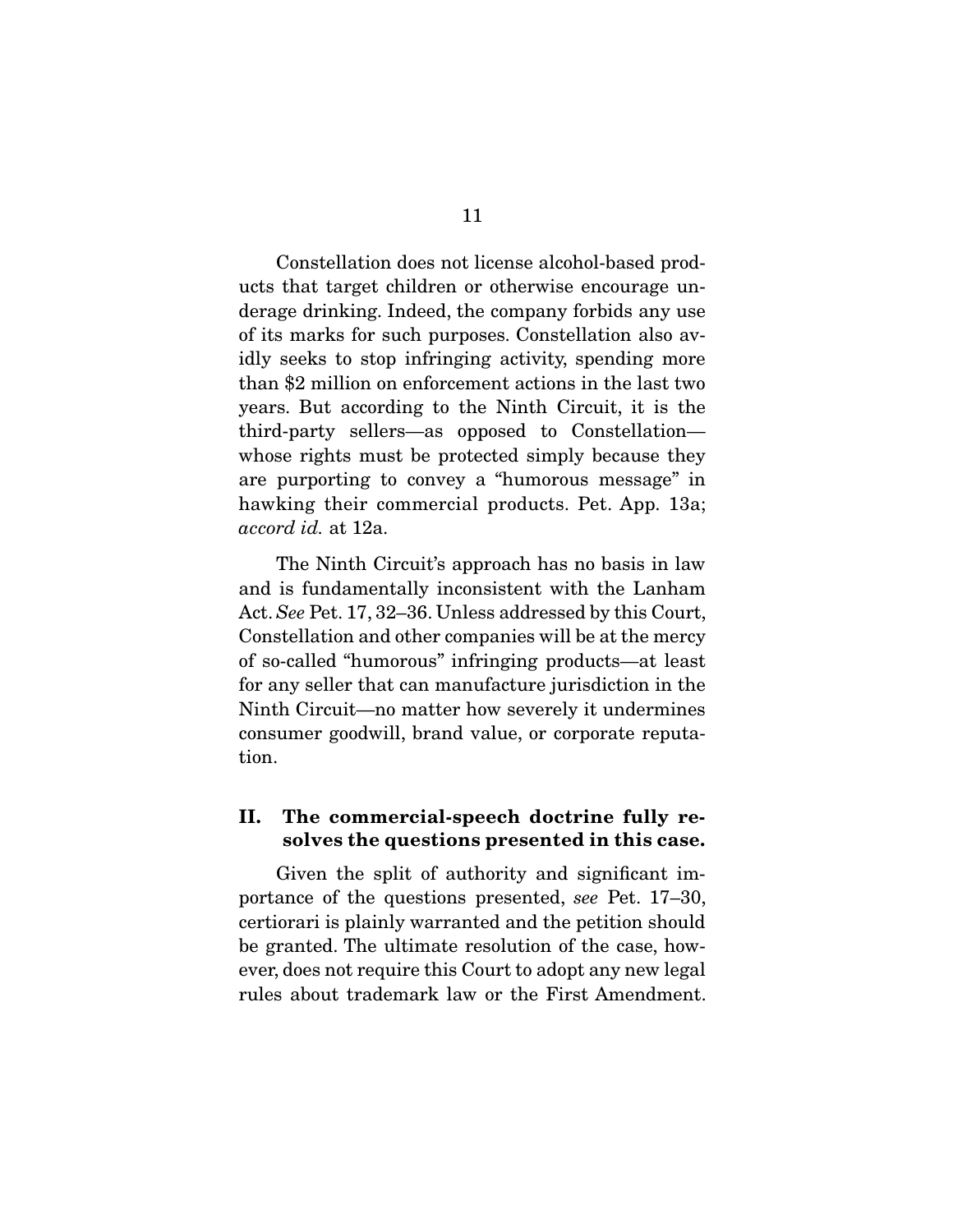Settled principles under the commercial-speech doctrine resolve this case. Indeed, because settled precedent controls the outcome here, summary resolution is entirely appropriate. See Pet. 36.

## **A. The Ninth Circuit erred by not considering this case under existing commercial-speech doctrine.**

 No one disputes that the First Amendment applies to commercial transactions. "Speech . . . is protected even though it is carried in a form that is 'sold' for proft." Virginia State Bd. of Pharmacy v. Virginia Citizens Consumers Council, Inc., 425 U.S. 748, 761 (1976) (citation omitted). But so-called "commercial speech" is treated differently under the Constitution than noncommercial speech. Bolger v. Youngs Drug Prods. Corp., 463 U.S. 60, 64–65 (1983) ("the Constitution accords less protection to commercial speech than to other constitutionally safeguarded forms of expression"). As this Court explained in Central Hudson Gas & Elec. Corp. v. Pub. Ser. Comm'n of New York, "a four-part analysis" applies when addressing commercial speech under the First Amendment:

At the outset, [the Court] must determine whether the expression is protected by the First Amendment. For commercial speech to come within that provision, it at least must concern lawful activity and not be misleading. Next, we ask whether the asserted governmental interest is substantial. If both inquiries yield positive answers, [the Court] must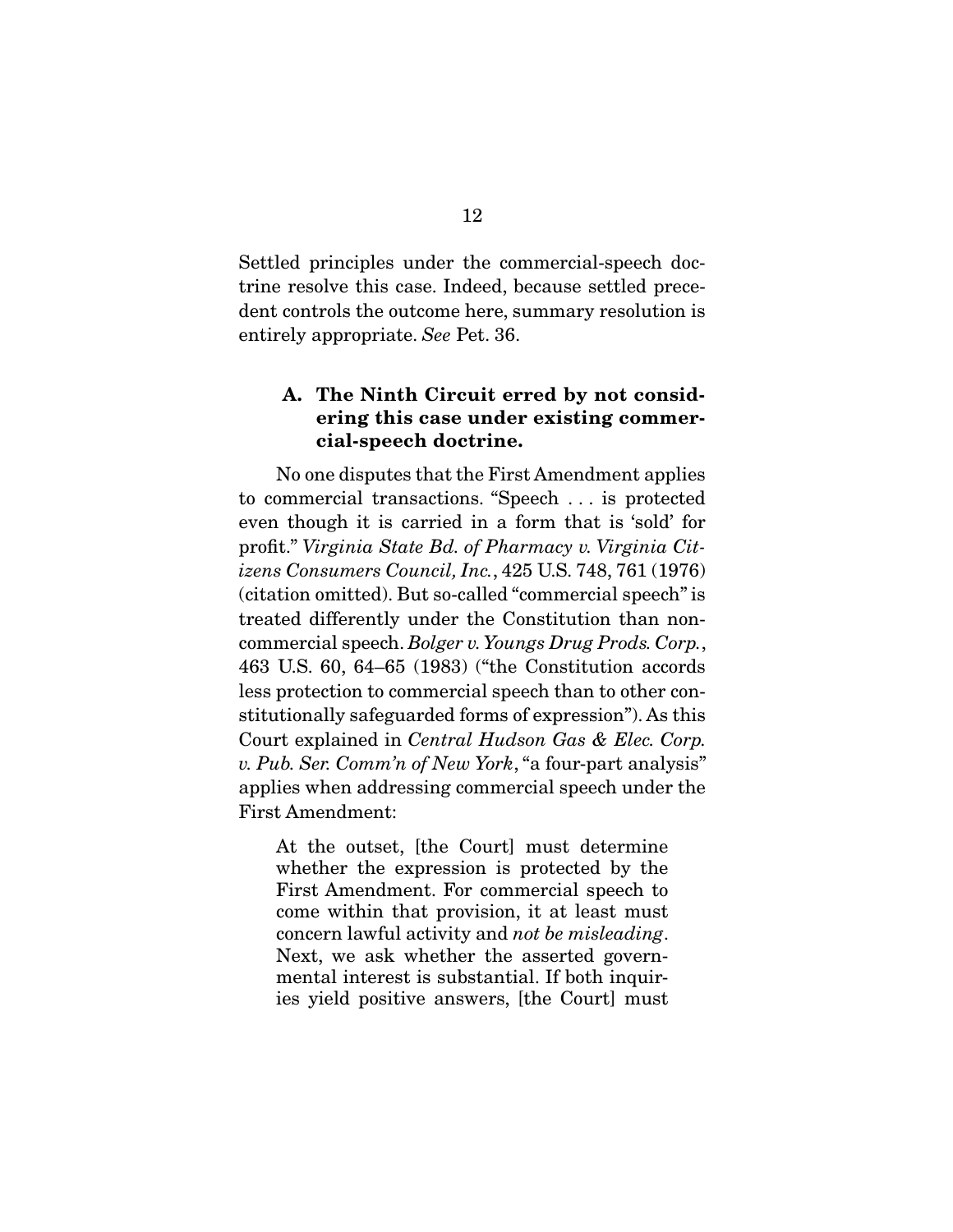determine whether the regulation directly advances the governmental interest asserted, and whether it is not more extensive than is necessary to serve that interest.

447 U.S. 557, 566 (1980) (emphasis added).

 To the extent the Ninth Circuit (or respondent) saw First Amendment issues in this case, it should have found the governing standard in *Central Hudson*, not Rogers v. Grimaldi, 875 F.2d 994 (2d Cir. 1989). The Ninth Circuit never even mentioned Central Hudson. Perhaps the court thought this case was about something other than commercial speech. In addressing the trademark-dilution claim under Section 43(c) of the Lanham Act, 15 U.S.C. § 1125(c), the court said that respondent's product was "noncommercial" because "it does more than propose a commercial transaction" since it is "used to convey a humorous message." Pet. App. 13a. Although not explicitly addressing the First Amendment, the court nevertheless relied on commercial-speech case law to reach that conclusion. Id. (quoting Nissan Motor Co. v. Nissan Comput. Corp., 378 F.3d 1002, 1017 (9th Cir. 2004); Mattel, Inc. v. MCA Records, 296 F.3d 894, 906 (9th Cir. 2002)).

 But the Ninth Circuit's conclusion was wrong. This Court's binding precedent establishes beyond doubt that the sale of humorous dog toys intentionally designed to look like a famous product constitutes a form of commercial speech. In Board of Trustees of State Univ. of New York v. Fox, 422 U.S. 469 (1989), this Court concluded that "Tupperware parties" are a form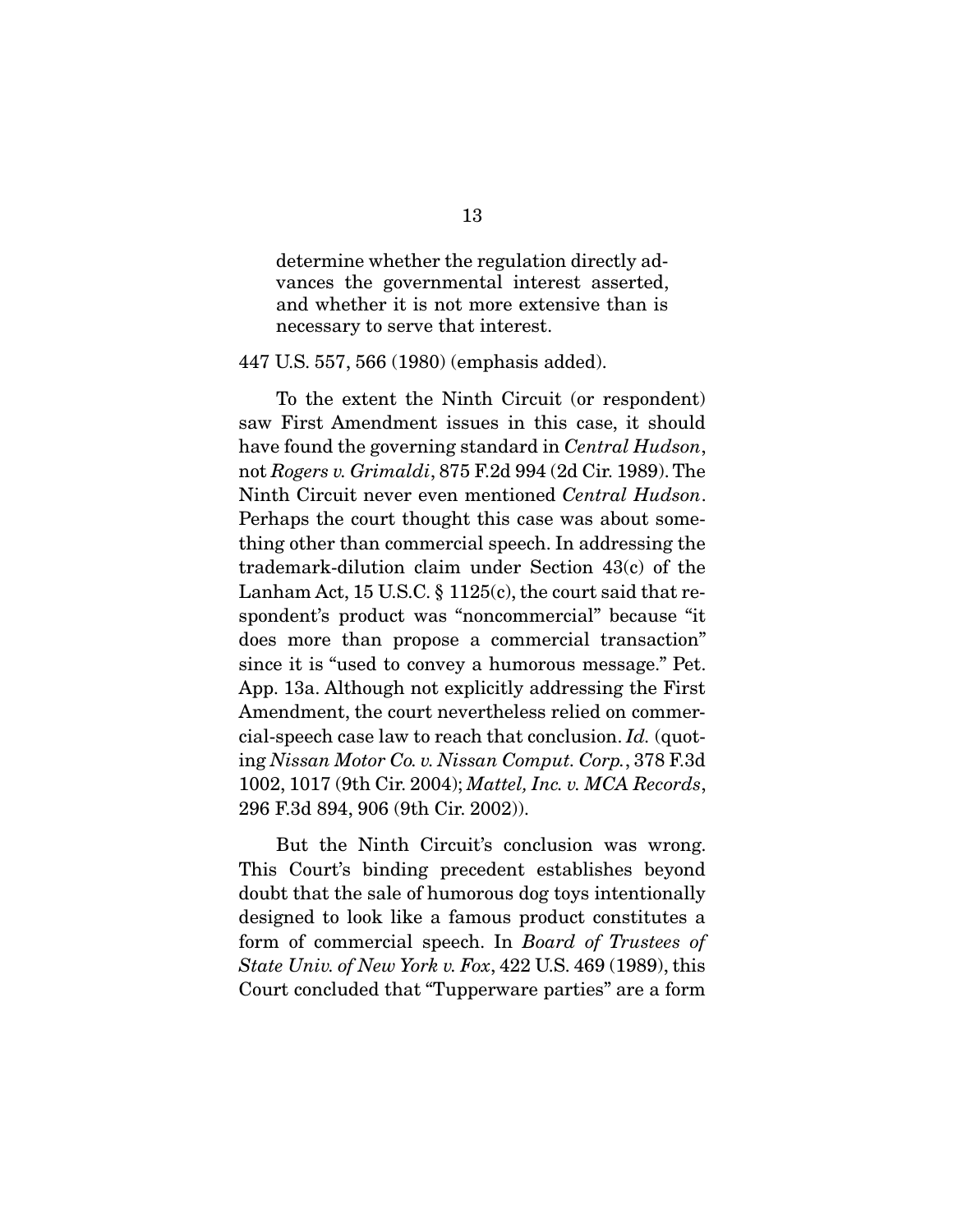of commercial speech because the point of the parties is to "propose a commercial transaction." Id. at 473 (quoting Virginia State Bd. of Pharmacy, 425 U.S. at 762). As the Court explained, "communications can 'constitute commercial speech notwithstanding the fact that they contain discussions of important public issues.'" Id. (quoting Bolger,  $463$  U.S. at  $67-68$ ) (emphasis added).

 The Ninth Circuit thus erred when it found, as a matter of law, that humorous products are *always* noncommercial. Pet. App. 13a. Respondent's raison d'être is to sell products for proft, regardless of how many scatological chuckles it may induce along the way. Respondent designed a product it thought was humorous with the principal aim of selling it to customers to make money. That is the hallmark of commercial speech, and it required the Ninth Circuit to consider any First Amendment issues under Central Hudson.<sup>9</sup>

## **B. The Lanham Act's likelihood-of-confusion requirement limits trademark-infringement liability to commercial speech that is misleading and thus not protected by the First Amendment.**

 Applying the proper framework, this is one of the rare cases that fails at the frst step of Central Hudson:

<sup>9</sup> Because the Ninth Circuit relied exclusively on commercial-speech case law to interpret the Lanham Act, a fnding by this Court that the dog toy at issue constitutes commercial speech would require reversal on the second question presented.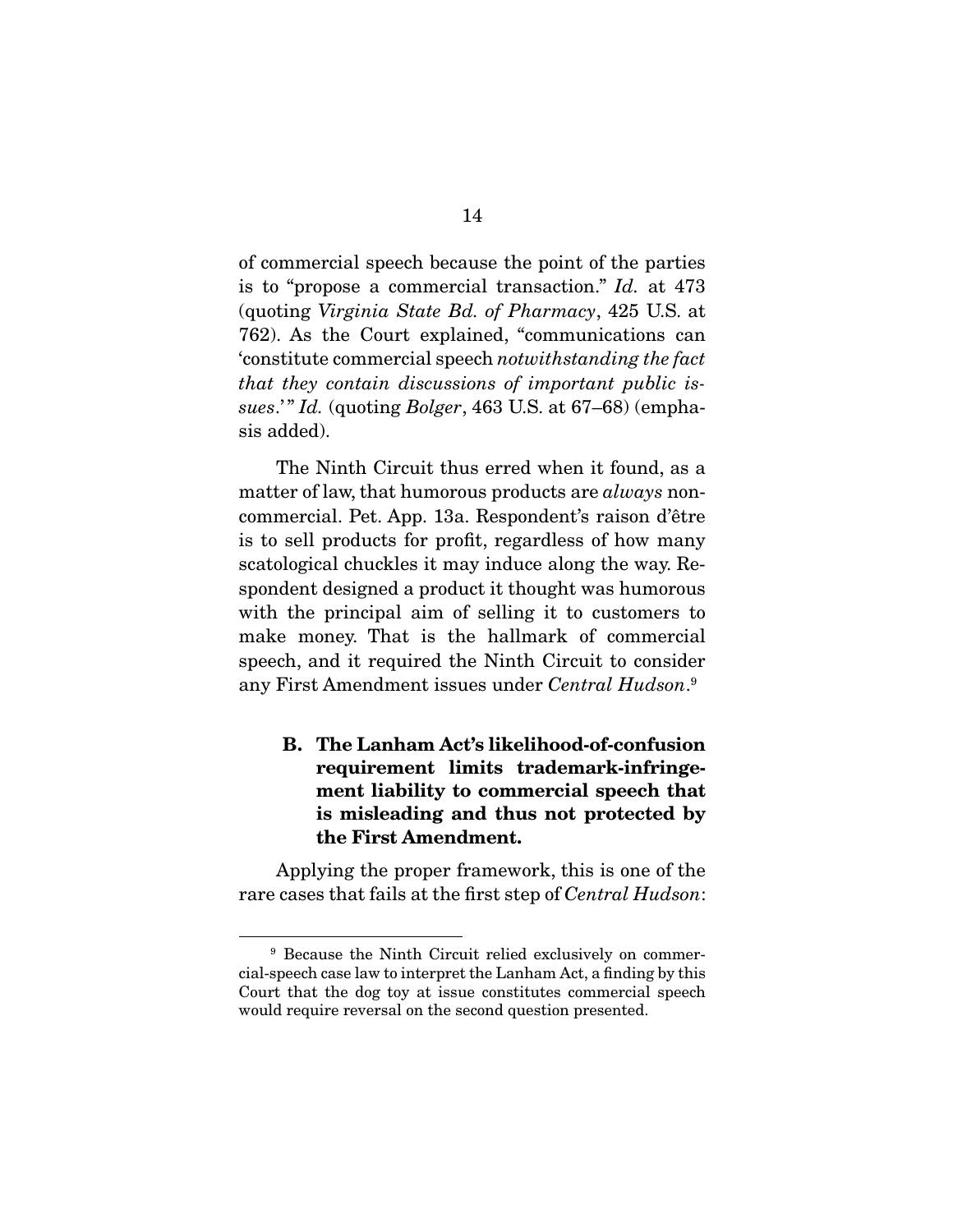respondent's product is misleading and therefore not protected by the First Amendment. Put simply, "there can be no constitutional objection to the suppression of commercial messages that do not accurately inform the public about lawful activity." Central Hudson, 447 U.S. at 563; accord Virginia State Bd. of Pharmacy, 425 U.S. at 771. "The government may ban forms of communication more likely to deceive the public than to inform it." Central Hudson, 447 U.S. at 563; see also In re R.M.J., 455 U.S. 191, 203 (1982) ("Misleading advertising may be prohibited entirely."). Because the Lanham Act already requires a product to be misleading before trademark-infringement liability may be imposed, the Ninth Circuit erred by grafting a separate First Amendment inquiry onto the analysis.

Under 15 U.S.C.  $\S$  1125(a)(1)(A), liability for trademark infringement attaches only when a person

uses in commerce any word, term, name, symbol, or device, or combination thereof . . . which is *likely to cause confusion*, or to cause mistake, or to deceive as to the affliation, connection, or association of such person with another person, or as to the origin, sponsorship, or approval of his or her goods, services, or commercial activities by another person.

(emphasis added). To determine whether a particular use "is likely to cause confusion" under the Lanham Act, every circuit court uses essentially the same multi-factor balancing test. E.g., Variety Stores, Inc. v. Wal-Mart Stores, Inc., 888 F.3d 651, 660 (4th Cir. 2018);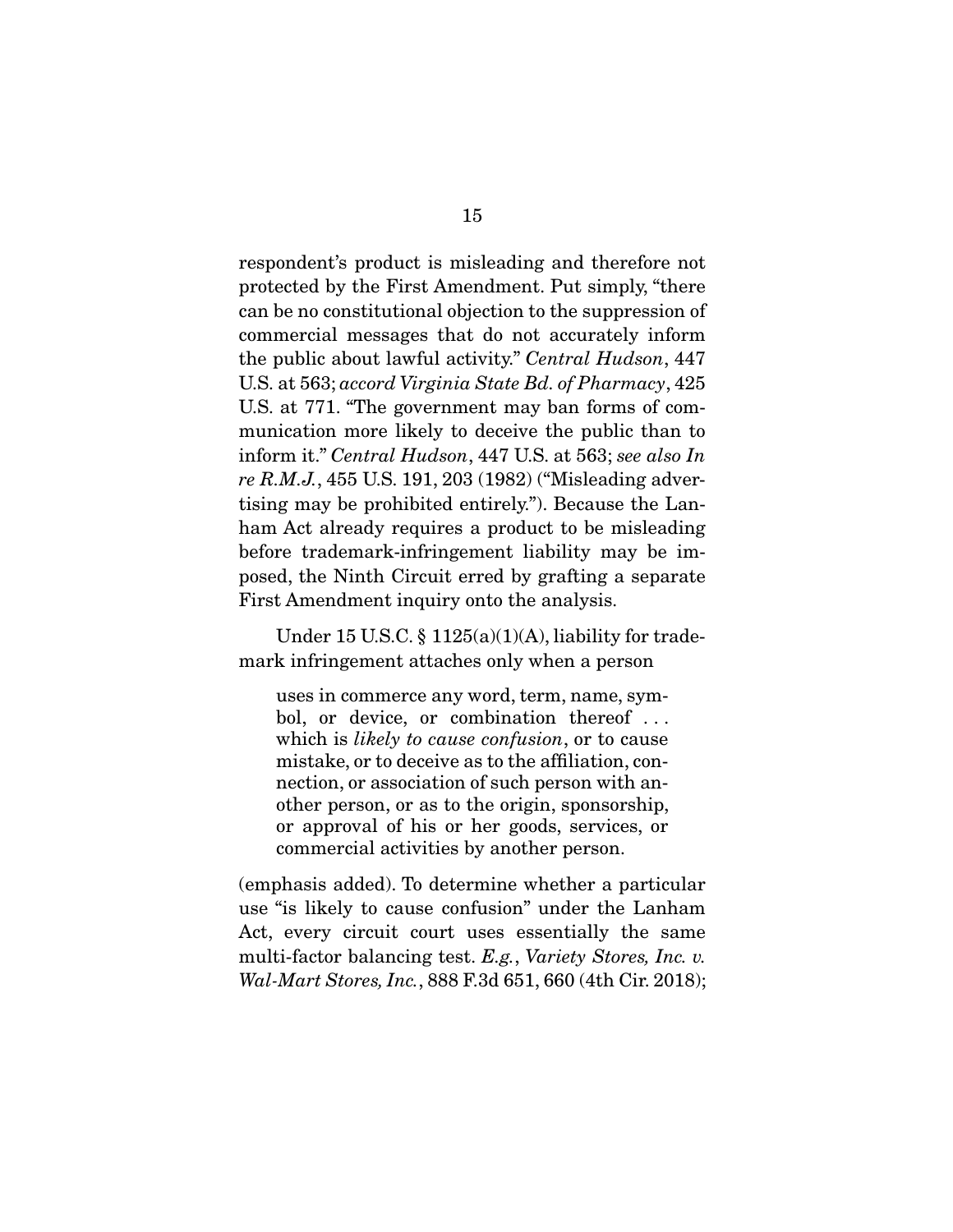Georgia-Pacifc Consumer Prods. LP v. Four-U-Packaging, Inc., 701 F.3d 1093, 1100–01 (6th Cir. 2012); The Shell Co. (P.R.) Ltd. v. Los Frailes Serv. Station, Inc., 605 F.3d 10, 21 n.9 (1st Cir. 2010); Sabinsa Corp. v. Creative Compounds, LLC, 609 F.3d 175, 182 (3d Cir. 2010); Tana v. Dantanna's, 611 F.3d 767, 774–75 (11th Cir. 2010); Xtreme Lashes, LLC v. Xtended Beauty, Inc., 576 F.3d 221, 227 (5th Cir. 2009); General Motors Corp. v. Urban Gorilla, LLC, 500 F.3d 1222, 1227 (10th Cir. 2007); Herbko Int'l, Inc. v. Kappa Books, Inc., 308 F.3d 1156, 1164 (Fed. Cir. 2002); Smith Fiberglass Prods., Inc. v. Ameron, Inc., 7 F.3d 1327, 1329 (7th Cir. 1993); ConAgra, Inc. v. George A. Hormel & Co., 990 F.2d 368, 369–70 (8th Cir. 1993); AMF Inc. v. Sleekcraft Boats, 599 F.2d 341 (9th Cir. 1979); Polaroid Corp. v. Polarad Elecs. Corp., 287 F.2d 492 (2d Cir. 1961) (Friendly, J.); see also American Soc'y for Testing & Materials v. Public Res. Org., Inc., 896 F.3d 437, 456 (D.C. Cir. 2018) ("Although our court has yet to opine on the precise factors courts should consider when assessing likelihood of confusion, our sister circuits have adopted similar multi-factor tests, all of which 'owe their origin to the 1938 Restatement of Torts.' ") (citation omitted).

 The Lanham Act's likelihood-of-confusion requirement ensures that a party's First Amendment rights are protected in every case that involves a commercial product. Before liability may be imposed, courts must determine "whether a 'reasonably prudent consumer' in the marketplace is likely to be confused as to the origin of the good or service bearing one of the marks." Dreamwerks Prod. Grp., Inc. v. SKG Studio, 142 F.3d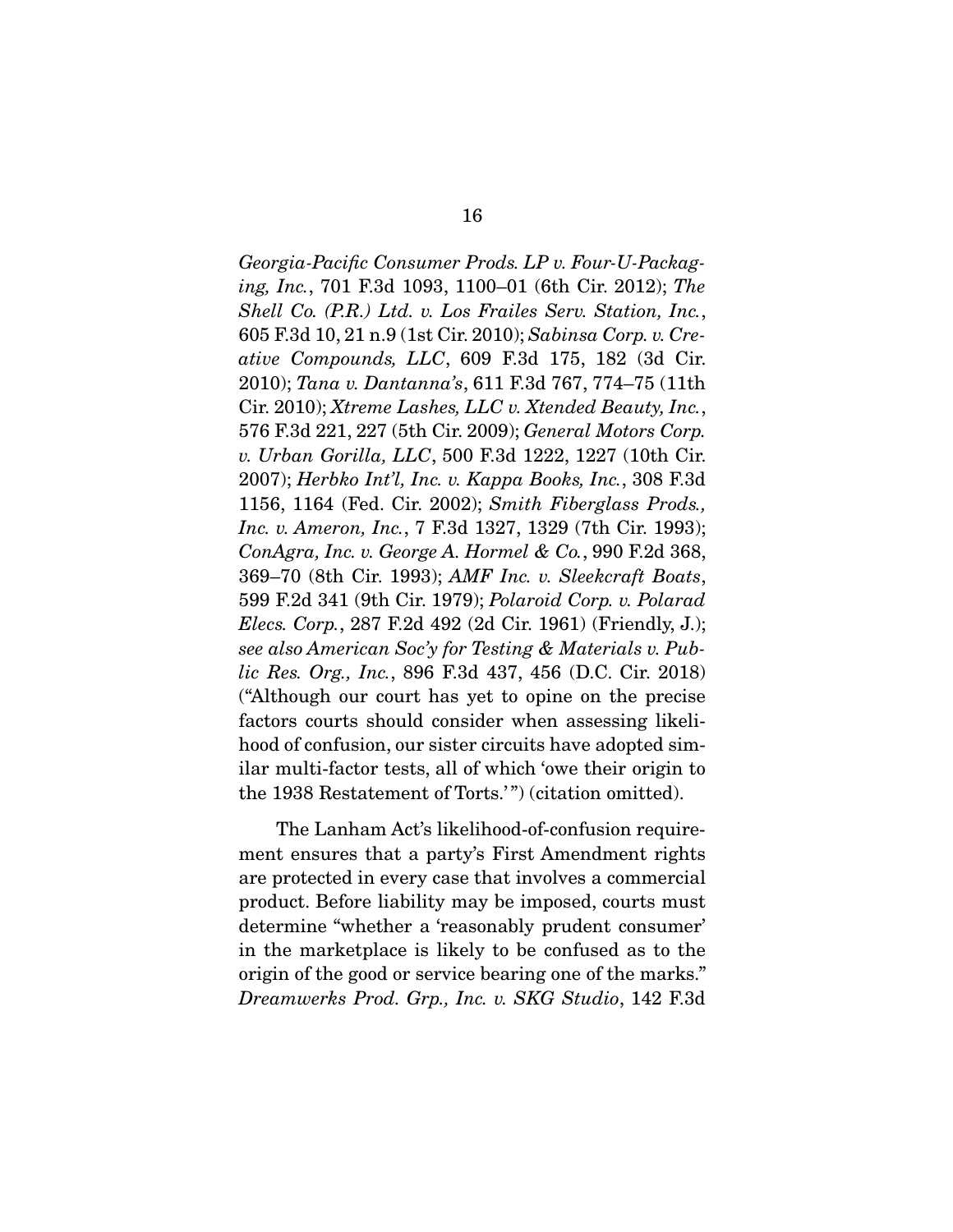1127, 1129 (9th Cir. 1998). A product that likely confuses "reasonably prudent consumers" plainly is "more likely to deceive the public than inform it" and thus is not protected speech under the First Amendment. Central Hudson, 447 U.S. at 563.

 The district court's thorough analysis in this case demonstrates how this test works in practice and shows how careful courts have been before concluding that speech is likely to cause confusion. Pet. App. 42a– 55a. This type of detailed, fact-specifc approach is exactly what this Court has said is required when dealing with restrictions on commercial speech. "[A]bsolute prohibition[s] on certain types of potentially misleading information" are not permissible "if the information also may be presented in a way that is not deceptive." See In re R.M.J., 455 U.S. at 203. Congress complied with that rule by including the likelihood-ofconfusion requirement in the Lanham Act. Applying that rule and following settled law fully addresses any First Amendment concerns.

 In short, respondent is free to make humorous dog toys—respondent just cannot claim protection under the First Amendment when it misleads consumers into thinking that its products are affliated with or authorized by the trademarks' owners.

 $\overbrace{\hspace{2.5cm}}^{\bullet}$   $\overbrace{\hspace{2.5cm}}^{\bullet}$